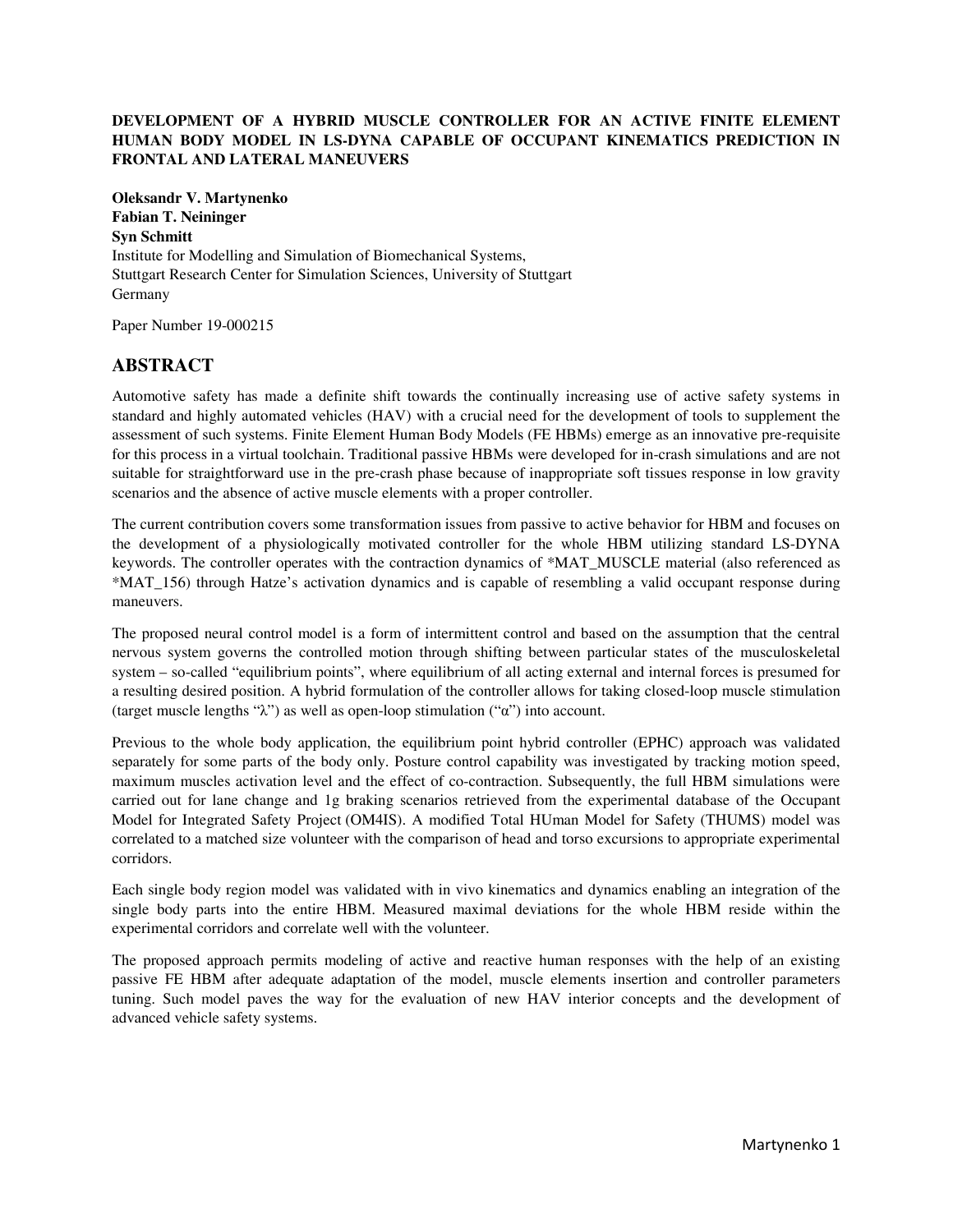# **INTRODUCTION**

Crash tests with anthropometric test devices were historically inevitable for the design and test of automotive safety systems. However, stunningly fast development in simulation technologies not only increased computational power and simulation speed but also led to better, more valid digital models for studying the crash scenarios. The idea of using virtual human body models (HBM) emerged as a consequence of such advances realizing the benefits of virtual tests with higher biofidelity, compared to the commonly used virtual dummy models. Today, HBMs provide a vast application field in automotive safety system development, more and more penetrating from the in-crash phase studies into the pre-crash considering active human behavior, e.g., reflexes and simple movements.

As the primary simulation method nowadays in the automotive industry is the finite element (FE) analysis, regularly used state-of-the-art HBMs were implemented applying FE tools and validated for in-crash scenarios, basing mostly on the cadaver studies implying high loads during impact. Accordingly, such models are passive by their nature and are not suitable for straightforward application in the pre-crash phase for two main reasons: inadequate soft tissue response in low g scenarios and absence of active muscle elements with appropriate biological muscle controller. We hypothesize that it is possible to simulate active and realistic human motion with the currently available human body models after accurately solving these issues.

It is proven that muscle activity has a significant impact on the occupant kinematics during typical pre-crash events including braking or evasive maneuvers [1-3]. In recent years, there has been an increasing amount of literature on the aHBM development using different types of models and implementing different muscle activation strategies [4]. However, the number of the existing whole body FE aHBMs is still limited. THUMS v.5 model with a proportionalintegral-derivative (PID) muscle controller including two controls for 16 three-dimensional joint angles and two reaction forces from a steering wheel and pedals was introduced in [5]. SAFER A-HBM model [6], which is based on the earlier THUMS v.3 [7], uses similar PID feedback controllers, but limited to seven relative angles between body parts. In contrast to mentioned models, λ-controller was adopted in reactive THUMS-VW model [8] to control around 600 muscles governed by 66 separate controllers. Despite the long development process and validation with many test cases these models still have some drawbacks in simulations of the whole crash sequence, with the main reason being lack of the omni-directionality. Consequently, there is a clear need for further developments of whole body aHBM with omni-directional controllers capable of combined maneuvers simulations.

The purpose of this study is the application of the macroscopic Hill-type [9] muscle modeling approach to activate a modified FE HBM also based on the THUMS v.3 [7]. Currently, such models reveal high joint and tissue stiffnesses which first have to be reduced. Henceforth this model was used with the aim to perform a simulation predicting occupant kinematics behavior according to the experimental data from the Occupant Model for Integrated Safety (OM4IS) project [1]. The hybrid equilibrium point controller (hybrid controller) proposed in [10] was adopted as a muscle control strategy including physiological Hatze's activation dynamics [11] interacting with contraction dynamics from the \*MAT\_MUSCLE in LS-DYNA R7.1.3 software [12]. All functions serving the controller needs were implemented inside LS-DYNA utilizing standard keywords to increase industrialization possibilities.

## **METHODS**

### **Adaptation of the soft tissue response**

One of the main prerequisites for active human body models (aHBM) is an adequate soft tissue response in low g load scenarios which are predominant in the pre-crash phase. As mentioned above, passive HBMs are found to be excessively stiff. Thus,  $50<sup>th</sup>$  percentile average occupant THUMS v.3 model was modified according to the procedure described in details in [13] to reproduce passive "relaxed" human occupant behavior with not active muscle elements included to fit experimental corridors given in [1]. According to the given study, "relaxed" state means fitting the corridor defined by displacement of the head center of gravity (CG) from volunteers with minimal muscle activity during 1 g braking loading pulse. The model adaptation includes mesh refinement in several body regions, a modification of connections between skin and some other parts, and the revision of the elastic modulus for specific soft tissues within physiological limits given in the literature.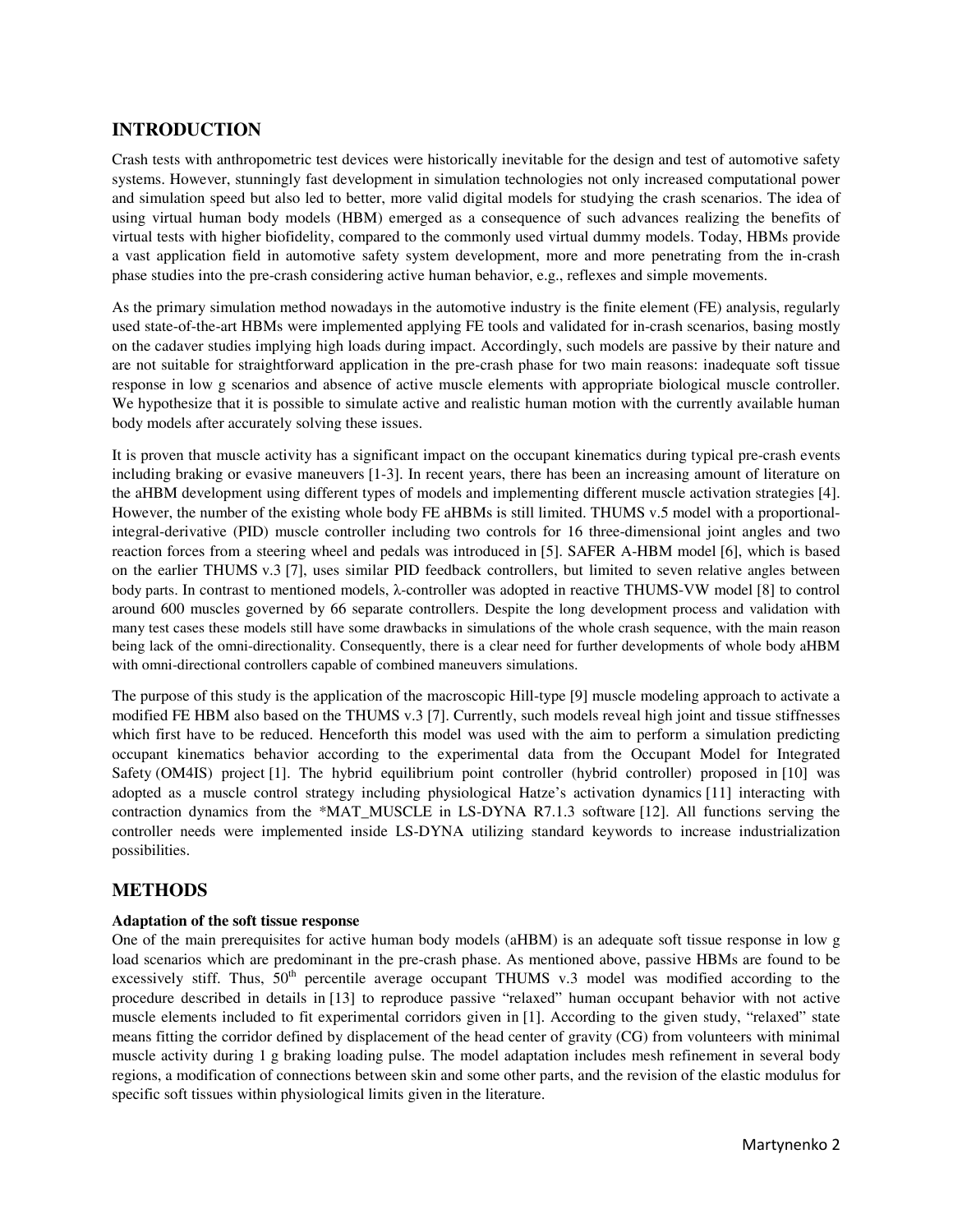#### **Implementation of the biological muscle controller**

**Hybrid Equilibrium Point Controller:** The neural control model used in this contribution is a form of intermittent control [14]. It is based on the assumption, that the controlled motion is governed by the central nervous system (CNS) through shifting between individual states of the musculoskeletal system (so-called "equilibrium points", EPs). In such an EP the equilibrium of external and internal forces acting on the body is reached resulting in the desired body posture. For the hybrid EP control approach [10,15], the motor command consists of two terms:

*λ part – closed-loop feedback controller signal:* Is based on the control of each of the body muscles target lengths. It could be known to the CNS by mapping of joint angles to associated muscles and could be stored in the memory as the magnitude of a respective signal from muscle spindles and Golgi tendon organs and obtained through learning process during an ontogenesis [16,17].

*α part – open-loop feedforward controller signal:* Could be generated directly by the CNS to compensate existing external loads, to hold the desired body posture or to reach a certain position in a specific manner, e.g. very fast, and could be governed via visual feedback or other internal sensors not directly associated with the muscle itself [18].

Herewith, the total neuronal stimulation signal from the CNS could be defined mathematically as a combination of the closed-loop signal and open-loop signal (Equation 1). Signal values are varying inside the interval [0...1], where "0" is no muscle stimulation at all and "1" is a fully stimulated muscle. It should be noted here, that full stimulation is a theoretical upper limit, and maximum voluntary stimulation is below "1".

$$
u_{hybrid}^{total}\Big|_{0}^{1} = u_{\lambda}^{closed} + u_{\alpha}^{open}
$$
 (Equation 1)

To simplify the use of this method in industrial applications and to allow for intuitive and easy handling, the controller code was implemented within LS-DYNA software using standard keywords \*DEFINE FUNCTION, \*DEFINE\_CURVE and \*DEFINE\_CURVE\_FUNCTION in combination with C programming language for missing functionality. Since LS-DYNA provides no capabilities presently to solve user specified differential equations directly inside the program code, a prescribed velocity of the specially created nodes (\*BOUNDARY\_PRESCRIBED\_MOTION keyword) was used for retaining old variable values from the previous load step, which are needed for numerical integration over time and muscle neural delay implementation. A flowchart of the controller logic and its incorporation in combination with the LS-DYNA muscle material model \*MAT\_MUSCLE is presented in Figure 1, where  $\alpha$  represents the open-loop part of the controller signal, and not the α motor neuron signals. Other corresponding symbols could be found in Table 1.



**Figure 1. Flowchart of the muscle controller code shown for the single muscle element only.**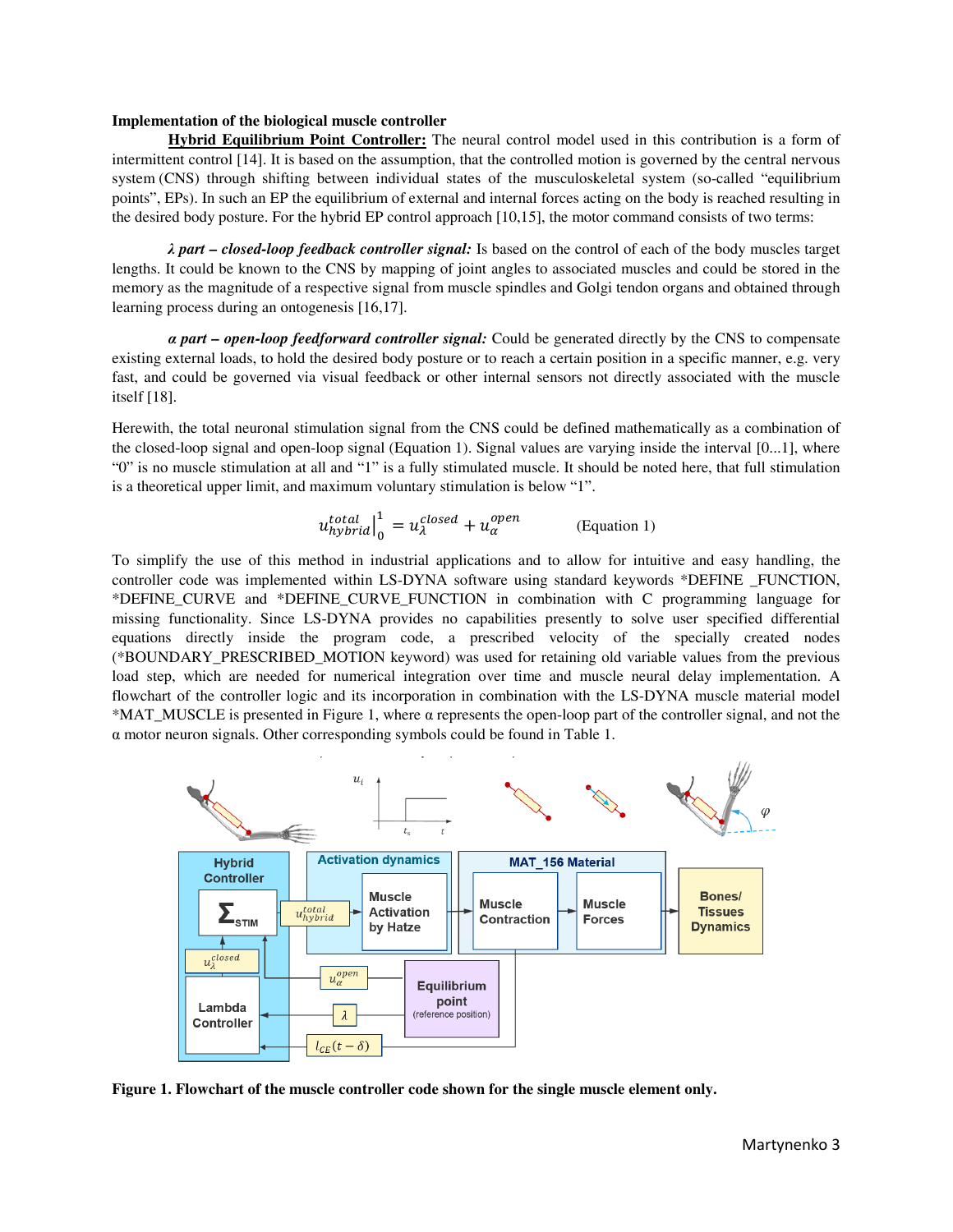As seen from the given chart, the implemented controller uses delayed actual muscle length value  $l_{CE}(t-\delta)$  as a feedback signal compared to the target length of the muscle  $\lambda$  and a predefined stimulation  $u_{\alpha}^{open}$  as a feedforward signal. Both inputted values of  $\lambda$  and  $u_{\alpha}^{open}$  are defined by the equilibrium point (reference position) given in the simulation time and were retrieved from existing experimental data [1] a priori to simulation runtime.

Muscle length signal has a delay due to the time of sensory impulse traveling from muscle spindle through the nerve to the control center and back. The muscle spindle belongs to the group of proprioceptors and corresponds to the organ of perception inside the muscle belly. This organ has the functionality similar to a closed-loop PD-controller because muscle tissue itself shows visco-elastic behavior [10]. Thus, the equation of the λ-controller part could be written in the following form (Equation 2) with the corresponding symbols shown in Table 1.

$$
u_{\lambda}^{closed}\Big|_{0}^{1} = \frac{k_p}{l_{CEopt}} \cdot [l_{CE}(t-\delta) - \lambda] + \frac{k_d}{l_{CEopt}} \cdot v_{CE}(t-\delta)
$$
 (Equation 2)

From the given relation it is evident that deviations in targeted and actual muscle lengths in connection with the contraction speed result in increased muscle stimulation. The main advantage of λ-control is that the forces needed to reach a target position are calculated during the motion, and no inverse problem has to be solved. Thus, switching between different intermediate postures during simulation time is done by changing the muscle's target lengths without any modifications in the controller code. This allows intuitive and easy handling in industrial applications.

| <b>Symbol</b>                    | List of the I arameters and Corresponding Symbols Csea Within the Controller Code<br><b>Parameter Definition</b> | Value                 |
|----------------------------------|------------------------------------------------------------------------------------------------------------------|-----------------------|
| τ                                | Current simulation time                                                                                          | Calculated in runtime |
| $\delta$                         | Neural delay of the muscle signal                                                                                | Preset value          |
| $v_{\mathit{CE}}$                | Contraction velocity of the contractile element (muscle fiber)                                                   | Calculated in runtime |
| $\iota_{\scriptscriptstyle{CE}}$ | Actual length of the contractile element (muscle fiber)                                                          | Calculated in runtime |
| $\iota_{\mathit{CEopt}}$         | Optimal length of the contractile element (muscle fiber)                                                         | Preset value          |
| λ                                | Target length of the muscle                                                                                      | Preset value          |
| $k_p$                            | Proportional controller gain                                                                                     | Preset value          |
| $k_d$                            | Differential controller gain                                                                                     | Preset value          |
|                                  | Free calcium ion concentration in the muscle                                                                     | Calculated in runtime |
|                                  | Time derivative of free calcium ion concentration                                                                | Calculated in runtime |
| Ymin                             | Initial calcium ion concentration                                                                                | Preset value          |
| $u_{hybrid}^{total}$             | Total muscle stimulation level from the controller                                                               | Calculated in runtime |
| $u_{\lambda}^{closed}$           | Stimulation signal from closed-loop feedback controller part                                                     | Preset value          |
| $u_\alpha^{\overline{open}}$     | Stimulation signal from open-loop feedforward controller part                                                    | Preset value          |
| a                                | Muscle activation level or activity                                                                              | Calculated in runtime |
| $a_{min}$                        | Minimal muscle activation level                                                                                  | Preset value          |

**Table 1. List of the Parameters and Corresponding Symbols Used Within the Controller Code** 

**Activation Dynamics:** Physiological muscle activation dynamics introduced in [11] is used for a transfer of the total stimulation signal  $u_{hybrid}^{total}$  from the Hybrid controller into muscle activation level  $a$ , which could be directly inputted as a constant value or a continuous function (load curve) to LS-DYNA material \*MAT\_MUSCLE. The activation signal is calculated in the controller code in two steps: 1) the free calcium ion concentration is calculated by an integration of a first-order differential Equation 3 with an explicit Euler scheme (Equation 4); 2) this result is fed afterwards in an Equation 5 to calculate the resulting muscle activation with relation to renormalized factor for length dependency.

$$
\dot{\gamma} = m \cdot (u - \gamma) \qquad \text{(Equation 3)}
$$

where  $m = 0.01$  (1/ms) – Hatze's activation frequency constant.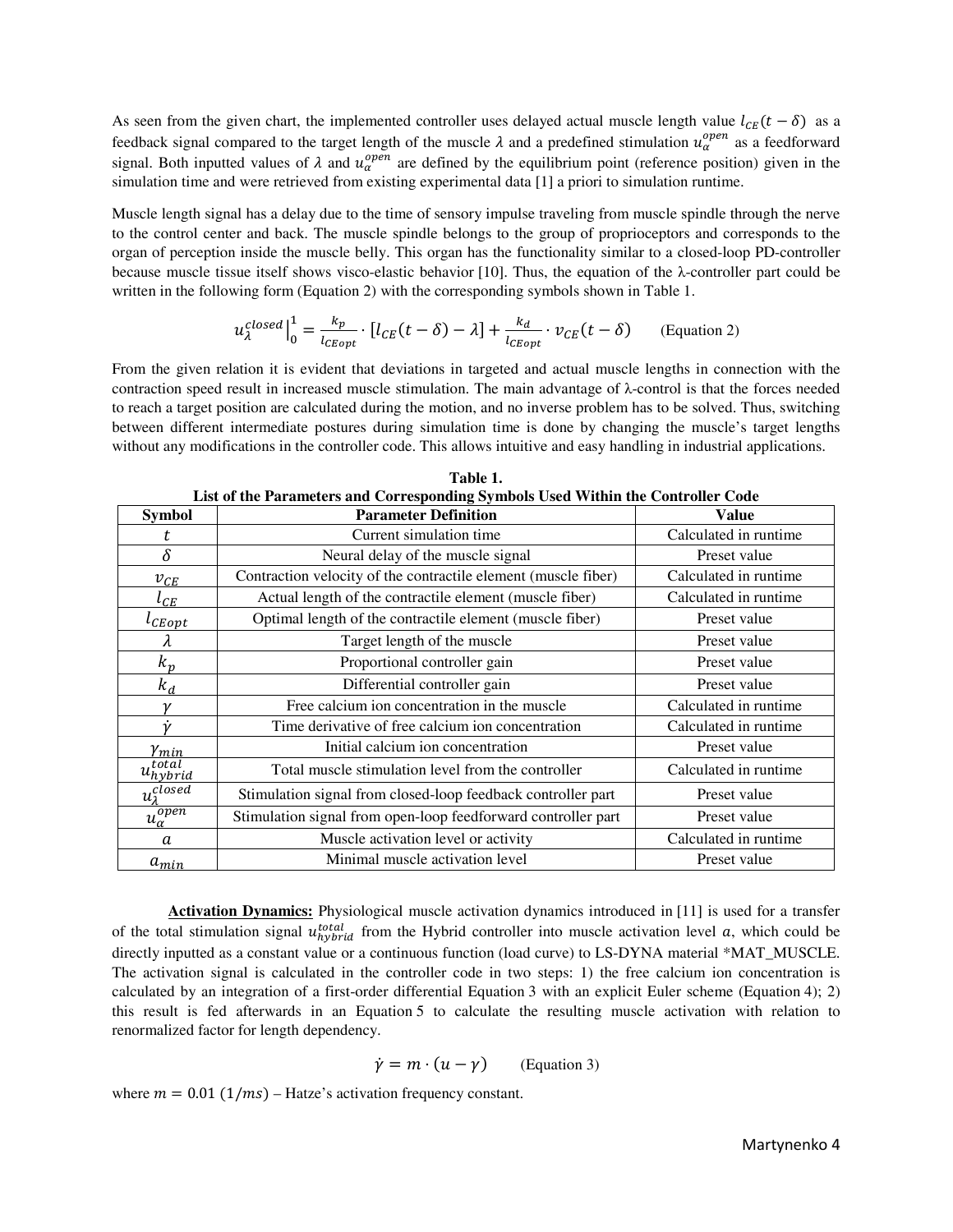$$
\gamma_{n+1} = \gamma_n + \dot{\gamma}_n \cdot dt \text{ (Equation 4)}
$$

taking into account  $\gamma(0) = \gamma_{min}$ .

$$
a(t) = \frac{a_{min} + [\rho(l_{CErel}) \cdot \gamma(t)]^{\nu}}{1 + [\rho(l_{CErel}) \cdot \gamma(t)]^{\nu}}
$$
 (Equation 5)

where  $\rho(l_{\text{CErel}}) = \rho_c \cdot \frac{l_{\rho} - 1}{l_{\rho}/l_{\text{CErel}} - 1}$  is Hatze's length dependency function with respective constants  $\rho_c = 9.10$ ,  $l_{\rho} = 2.9$  and  $\nu = 2.0$  taken from [19].

**Contraction Dynamics:** The muscle's contraction dynamics is incorporated into LS-DYNA material \*MAT\_MUSCLE [12] and generates active force from contractile element according to the law shown in the Equation 6.

$$
F_{CE} = \sigma_{max} \cdot a(t) \cdot f_l(l) \cdot f_v(v) \qquad \text{(Equation 6)}
$$

where  $\sigma_{max}$  – is a generated peak stress for the muscle,  $a(t)$  – is a muscle activation level calculated in the Equation 5,  $f_l(l)$  – is a force-length relation in the exponential form taken from [15] and  $f_v(v)$  – is a force-velocity relation in a hyperbolic form also from [15] (Figure 2). Additionally, the force generated by the muscle finite element is influenced by passive and damping components. The values of generic parameters used in \*MAT\_MUSCLE for all muscles along with appropriate references are reported in Table 2 below.

| OURTR'N MARCH THEATHUR TOT LO-D'ITTE MARTIAL "MELL" MURRELL' |                              |                                          |               |  |  |
|--------------------------------------------------------------|------------------------------|------------------------------------------|---------------|--|--|
| <b>Parameter</b>                                             | <b>Description</b>           | Value (units)                            | <b>Source</b> |  |  |
| <b>PIS</b>                                                   | <b>Peak Isometric Stress</b> | $0.001$ (GPa)                            | [20]          |  |  |
| <b>SRM</b>                                                   | Maximum Strain Rate          | $0.005$ (ms-1)For Hand muscles           | [21]          |  |  |
|                                                              |                              | 0.0022 (ms-1) For Torso and Neck muscles | [21]          |  |  |
| <b>SVS</b>                                                   | Force-Length Relation        | Load curve Input                         | $[15]$        |  |  |
| <b>SVR</b>                                                   | Force-Velocity Relation      | Load Curve Input                         | $[15]$        |  |  |
| <b>SSP</b>                                                   | Stress vs. the Stretch Ratio | Load Curve Input                         | $[15]$        |  |  |

**Table 2. Generic Muscle Parameters for LS-DYNA Material \*MAT\_MUSCLE** 



**Figure 2. Force-length (a) and force-velocity (b) relations used for all muscles according to [15].** 

#### **Insertion of the muscle elements into the HBM**

About 370 muscles from the human body were added subsequently into aHBM for the current study. Among them: 180 muscles were added to the neck, 150 – to the thoracic region and 40 – to upper extremities. All these muscles are represented by one-dimensional truss elements (\*ELEMENT\_BEAM, formulation ELFORM=3) with assigned material \*MAT\_MUSCLE. In order to give them the necessary anatomical and physiological properties such as origin and insertion nodes, optimal muscle length and physiological cross-sectional area (PCSA), these values were obtained from complementary literature sources [22-25].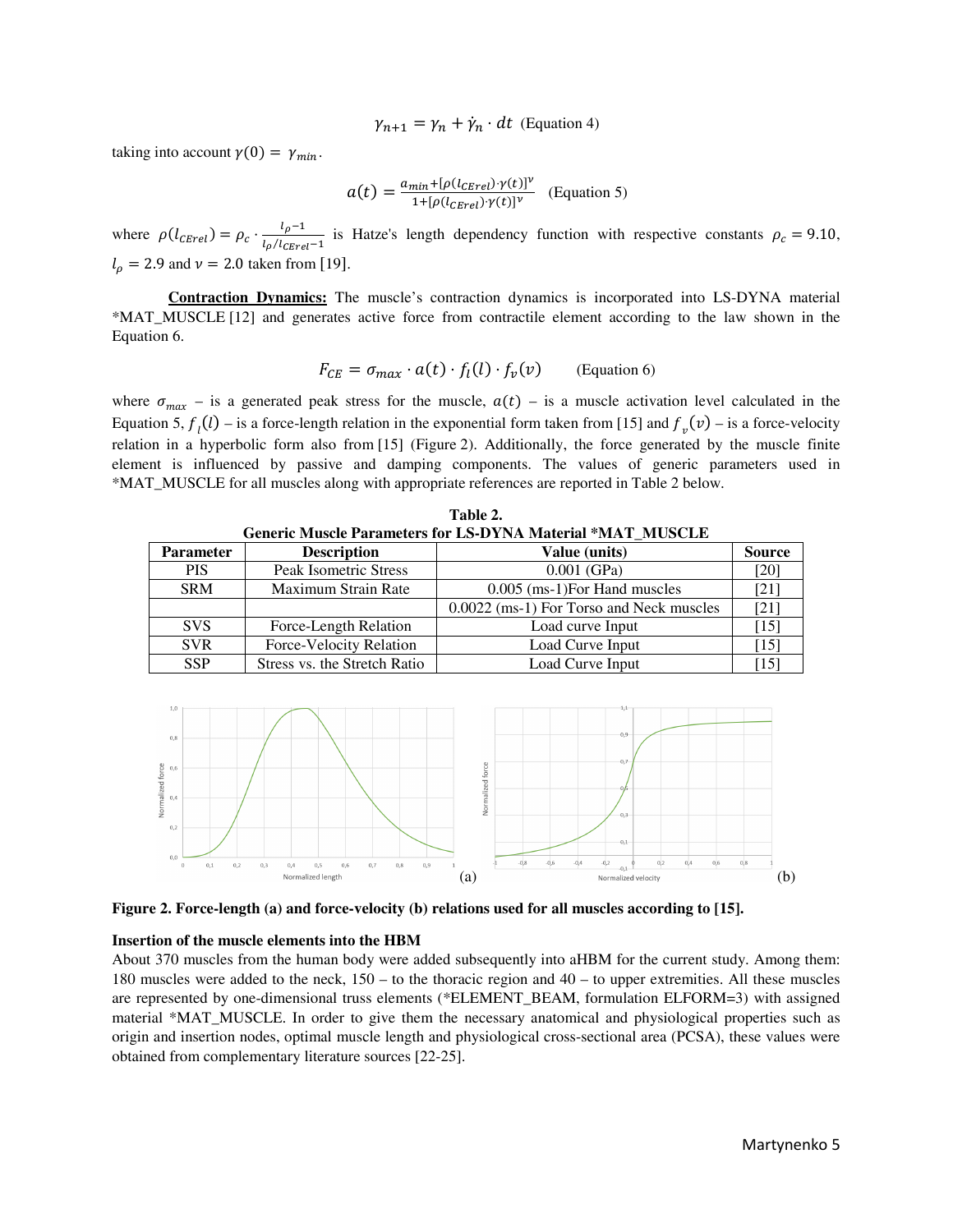#### **Occupant Model for Integrated Safety Project Experimental Data**

OM4IS project major objective was to gather a comprehensive collection of vehicle and occupant kinematic data based on results from human volunteers seated in the passenger position undergoing different driving maneuvers. Among them were emergency braking from two different speeds, lane change maneuvers to both sides and combined ones. This data was published in several sources prior to our study and represents an excellent base for the aHBM validation. Load case results for emergency braking from 50 km/h and lane change, where a combination of lateral and frontal accelerations occurred, given in [1] are used in this contribution to validate the whole body model.

## **RESULTS**

#### **Validation at the body region level**

To validate the proposed hybrid controller a simple multibody musculoskeletal model similar to the one proposed in [10] was built. This model consists of three rigid bodies including bones and eight truss elements representing muscles (4 flexors and 3 extensors) which actuate the elbow joint. The elbow flexion movement from 45deg to 145deg was simulated according to the given test set-up. This experimental source was taken because it offers a clear test setup, which is easy to reproduce in a simulation environment. Additionally, only one joint is actuated which allows a fine-tuning of the controller parameters. The resultant model was retrieved from THUMS model [7] by separating the bone parts and adding a revolute joint for the elbow with the stiffness of 0.6 kN·mm/rad specified according to [21] (Figure 3). A physiological muscle routing was not implemented, hence a supplementary rigid beam with the total length of 20mm was connected to the ulna bone to enable the triceps muscle elements connection.



#### **Figure 3. Multibody arm model with inserted muscles.**

The structure of the hybrid controller includes feedforward and feedback components. Therefore, input signals for both have to be set.

**Deriving control signals for the feedforward α part:** Open-loop stimulation signal is governed directly by the CNS to switch between EPs and in current study intended mainly to hold the position or to compensate existing external loads by the muscle co-contraction. By definition, the static equilibrium is considered in any of the EPs resulting in constancy of the angular velocity and acceleration which should be equal to zero [15] (Equation 7).

$$
\dot{\varphi}_i = 0
$$
 and  $\ddot{\varphi}_i = 0$  (Equation 7)

These equalities could be rewritten in a form of moment equilibrium over the joint

$$
\sum_{i=1}^{n} M_i = 0 \text{ (Equation 8)}
$$

For the case when external loading is absent, taking into account definitions of the muscle moment  $M_i = \vec{r}_i \cdot \vec{F}_i$ , moment arm  $r_i(\varphi) = \frac{\partial l_{Mus,i}}{\partial \varphi}$  and linear force from the element with \*MAT\_MUSCLE material  $F_i = a_{i,\alpha} \cdot PCSA_i$ .  $\sigma_{max} \cdot (\sigma_{SVS} + \sigma_{SSP})$  the equation for finding muscle activation levels  $a_{i,\alpha}$  for  $\alpha$  part of the hybrid controller could be derived:

$$
\sum_{i=1}^{n} \left( \frac{\partial l_{Mus,i}}{\partial \varphi} \cdot a_{i,\alpha} \cdot PCSA_i \cdot \sigma_{max} \cdot (\sigma_{SVS} + \sigma_{SSP}) \right) = 0 \text{ (Equation 9)}
$$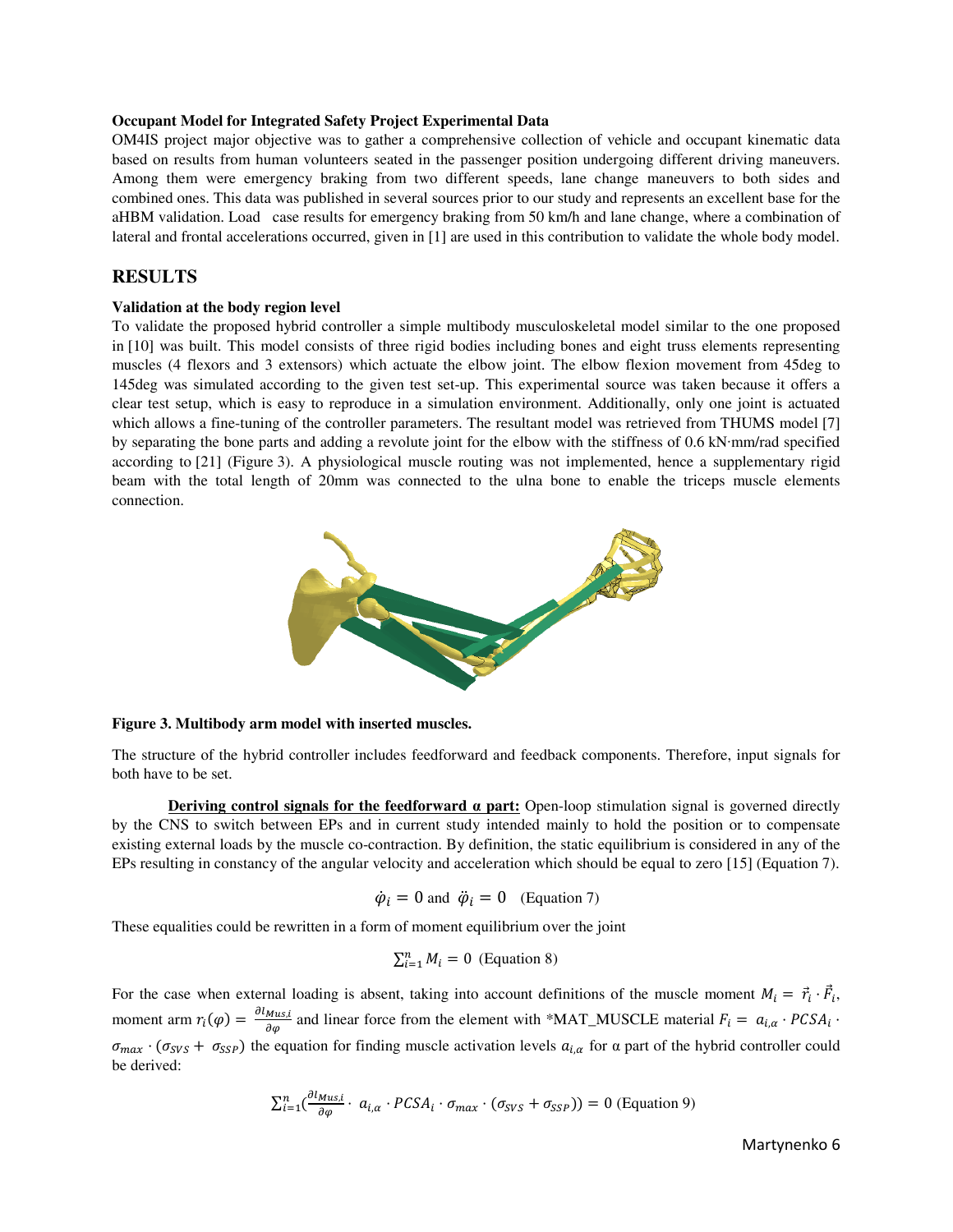This system of linear equation of n variables for muscle activation levels  $a_{i,\alpha}$  could be solved for stimulation levels  $u_{i,a}^{open}$ , which would be used as an input signal for the controller, by coupling it with the Equations 3 and 5. It results in a manifold of solutions, that could be constrained by applying additional conditions governed by the desired cocontraction in the muscles defining the respective joint stiffness. Higher co-contraction (muscle activation levels) leads to higher apparent joint stiffness slowing the movement velocities and vice versa. A list of all symbols with definitions used in the calculations is given in Table 3.

| <b>Symbol</b>                     | <b>Definition</b>                                                 | <b>Value</b>               |
|-----------------------------------|-------------------------------------------------------------------|----------------------------|
| $M_i$                             | Moment generated by the muscle                                    | Calculated in runtime      |
| $r_i$                             | Instantaneous moment arm of the muscle                            | Calculated in runtime      |
| $F_i$                             | Force generated by the muscle                                     | Calculated in runtime      |
| $\iota_{Mus,i}$                   | Length of the muscle                                              | Derived in range of motion |
| $\varphi_i$                       | Joint angle                                                       | Preset value               |
| $\dot{\varphi}_i$                 | Angular velocity of the joint                                     | Calculated in runtime      |
| $\ddot{\varphi}_i$                | Angular acceleration of the joint                                 | Calculated in runtime      |
| $\frac{r_i}{u_{i,\alpha}^{open}}$ | Muscle stimulation level from the feedforward $\alpha$ controller | Calculated in runtime      |
| $a_{i,\alpha}$                    | Activation corresponding to the $u_{i,\alpha}^{open}$             | Calculated in runtime      |
| $PCSA_i$                          | Physiological cross sectional area of muscle                      | Calculated in runtime      |
| $\sigma_{max}$                    | Peak isometric stress                                             | Calculated in runtime      |
| $\sigma_{SVS}$                    | Normalized stress generated by contractile element                | Read from SVS curve        |
| $\sigma_{SSP}$                    | Normalized stress generated by parallel elastic element           | Read from SSP curve        |

**Table 3. List of Symbols Used in Calculations** 

**Deriving control signals for the feedback λ part:** The closed-loop stimulation signal in real muscle builds on the interaction of muscle spindles and Golgi tendon organs from the sensory side and  $\alpha$ - and  $\gamma$ - motoneurons from the actuator side. From the technical perspective, such a system is based on the PD feedback control with the target to maintain the desired muscle length (Equation 2). Thus, before any analysis, it is crucial to preset the target muscle length as a variable for the controller to function. The straight forward way to find these values is to run the pre-simulation that brings the model into the desired state and measure the obtained muscle elements length knowing the attachment nodes. Such procedure was done for the arm model built and elbow flexion from 45deg to 145deg. Target length obtained and applied in the simulation for different muscles over time are shown in Figure 4.



**Figure 4. Muscle target lengths (feedback controller input signals λ) used for flexor and extensor muscles.** 

**Simulation results for the arm model:** FE arm model simulation results show a good correlation with the volunteer kinematics (Figure 5). A mismatch in a joint stiffness of the multi-body model compared to the human arm could explain small difference in a curve slope, thus higher speed of the simulated movement. Likewise, the lower joint stiffness in the model can also be a reason for a broader range of joint angles achieved.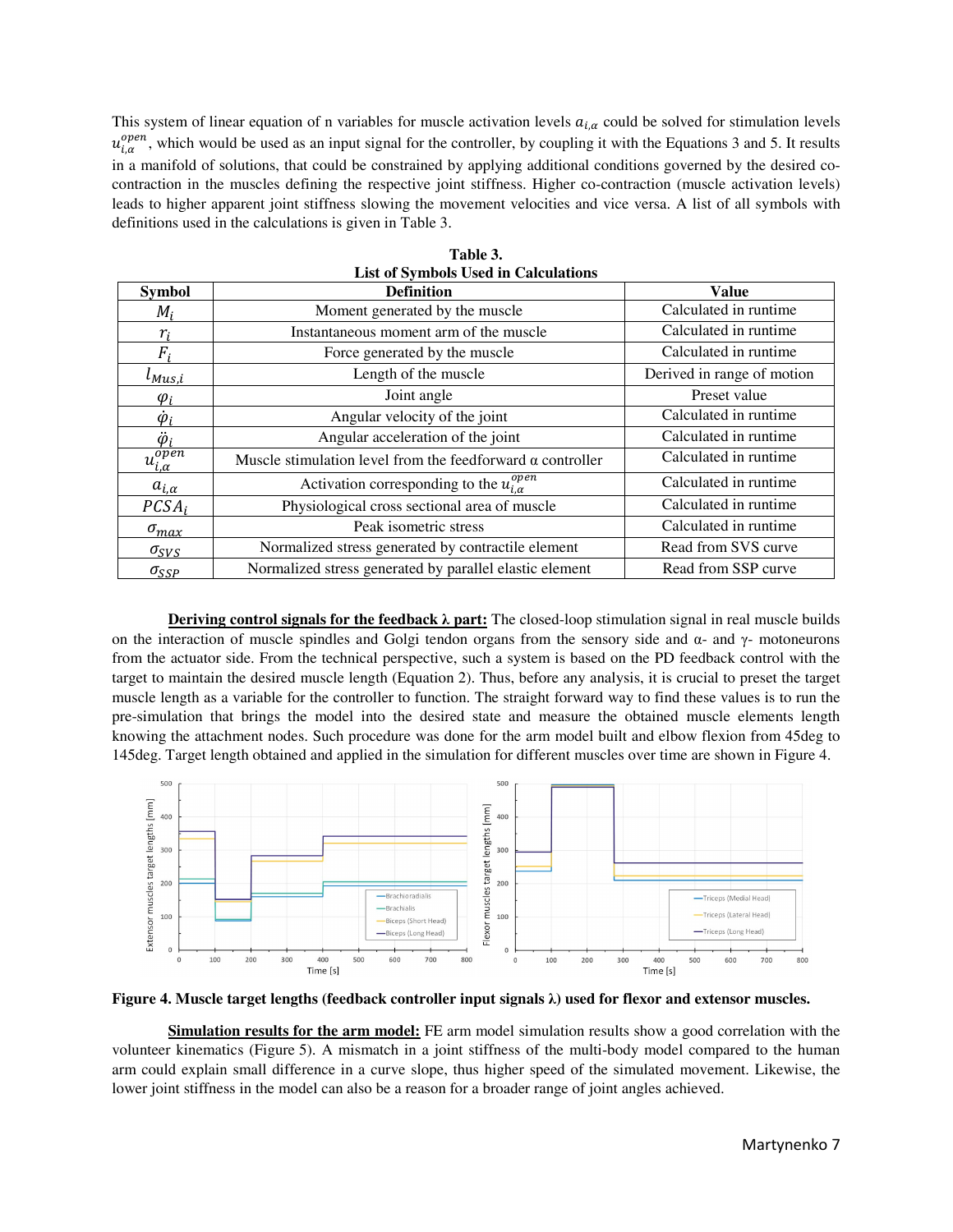

**Figure 5. Comparison of elbow joint kinematics for the hybrid controller and volunteer response from [10].** 

#### **Validation at the HBM level**

After successful validation at the body region, the level of the study was extended to the whole HBM level. As a validation basis volunteer tests conducted in the OM4IS project [1] described shortly above was used. Braking and lane change scenarios were chosen for the current study. Data available for the comparison includes vehicle acceleration, head (at ear level) and torso (at T5 level) excursions. A model setup that is similar to the real world test was represented in the simulation environment. AHBM with seatbelt applied is seating in the reference seat in front passenger occupant position with the corresponding maneuver motion pulse applied (Figure 6).



#### **Figure 6. Simulation setup for the sled tests.**

Open-loop stimulations  $u_{i,\alpha}^{open}$  capable of maintaining the sitting posture with muscle co-contraction were determined and input, following by automatic calculation of closed-loop stimulation  $u_{i,\lambda}^{closed}$  according to the procedure described above depending on the validation case.

**Emergency braking:** Following the experiment, a deceleration pulse to zero of the vehicle with the initial velocity of 50 km/h was applied to the sled. Feedback λ-controller was activated starting from the 10% of the peak pulse value and attaining 80-90% of the initial muscle length set as targets in the most distant body deflections. Choice of the muscle target lengths  $\lambda$  was performed according to suggestions given in [16].

Simulation results carried out for whole HBM with the functioning controller (referenced as active HBM) and without it (referenced as passive HBM) are shown in Figure 7. Head and torso centers of gravity (CG) excursions in the sagittal plane of the body were measured and compared to the experimental corridors. As seen from the results, almost for the whole observed maneuver time the aHBM excursions are lying inside the corridor measured for volunteers, being outside after HBM's contact with the seat on the ending phase. It could be explained by the influence of the contact parameters between the model's back and seat surface, which need to be tuned more precisely. Passive HBM is outside of the corridor for the initial phase and close to the margin later, having the same problem with a contact in the end.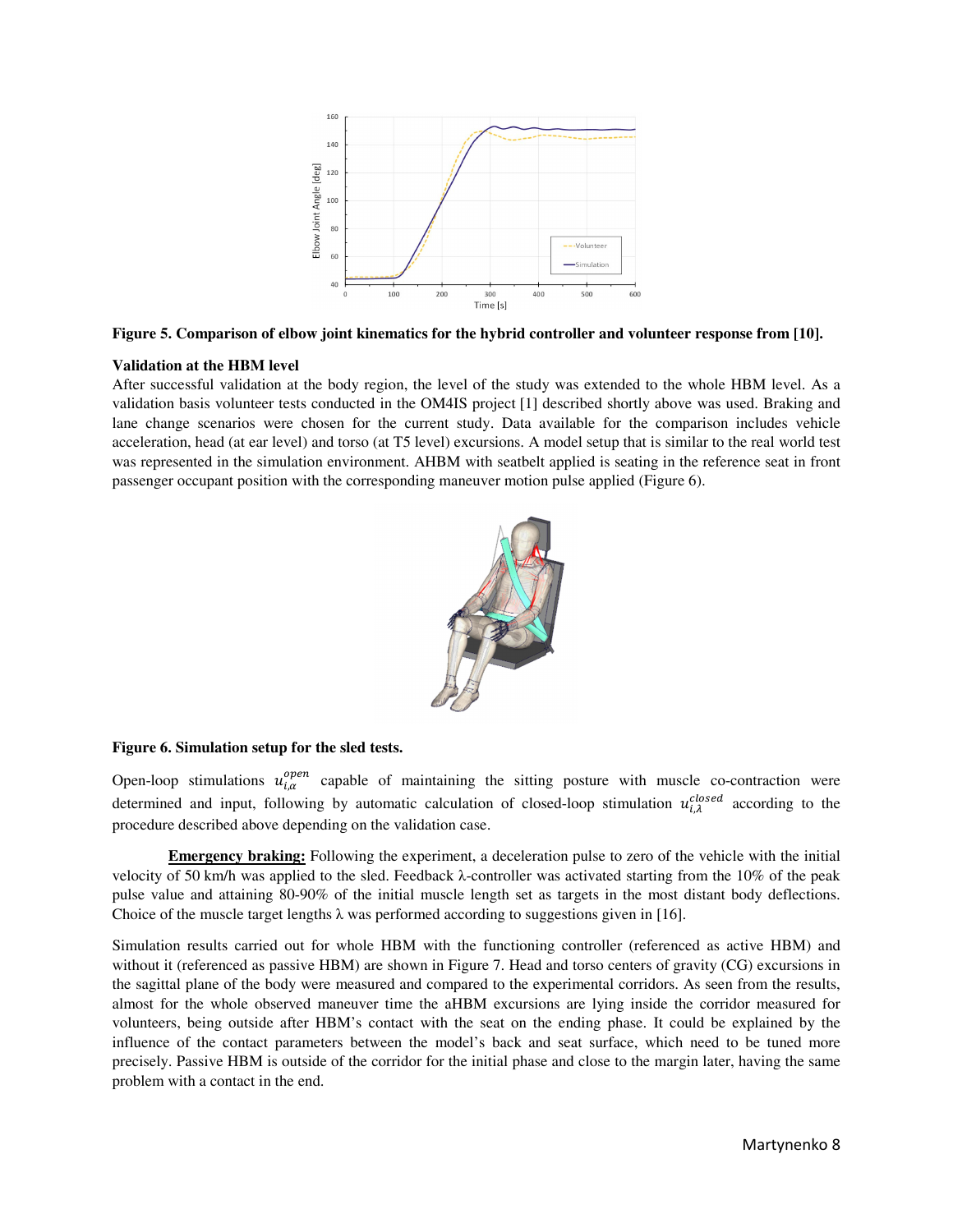

**Figure 7. Comparisons of head and torso CG excursions during emergency braking maneuver and volunteer response corridor from [1].** 

**Lane change:** Lateral acceleration pulse of the vehicle with the longitudinal velocity 50km/h was applied to the sled. Feedback controller was active from the start and muscle target lengths λ were reversed at the point where the acceleration changes its direction with the pulse slope 0.

Simulation results are available in Figure 8, where head and torso CG excursions in the coronal plane of the body compared to the experimental corridors are given. In the same way, as observed for previous validation case, aHBM has less excursions with respect to the measurement corridor compared to a passive one. Due to the  $\lambda$ controller advantage to control each muscle length individually, additional volunteer muscle activity in order to avoid contact with the B-pillar was mimicked correctly. Head excursion being severely out of the corridor could be explained by the absence of physiological muscle routing in the neck, which is addressed in the DISCUSSION. Besides, more accurate assignment of target lengths to muscle groups responsible for neck flexion and lateral flexion of the lumbar spine could improve the aHBM kinematics. Further studies are needed in this direction.



**Figure 8. Comparisons of head and torso CG excursions during lane change maneuver and volunteer response corridor from [1].** 

## **DISCUSSION**

The hybrid controller coupled with Hatze's activation dynamics represents physiological control of the muscle elements, which have been validated initially with an arm model. Obtained knowledge and original findings were extended to other body parts first and finally to the whole HBM. The suggested controller shows the capability to generate motion with appropriate muscle activation signals both in 1g braking and lane change scenarios, although the last one is considered to be a demanding task because of a switch in a muscle activity into opposite directions during the same event. This issue was successfully addressed with the proper combination of target lengths set to the muscles and governed by the hybrid controller, producing movements fast enough and similar to the volunteers.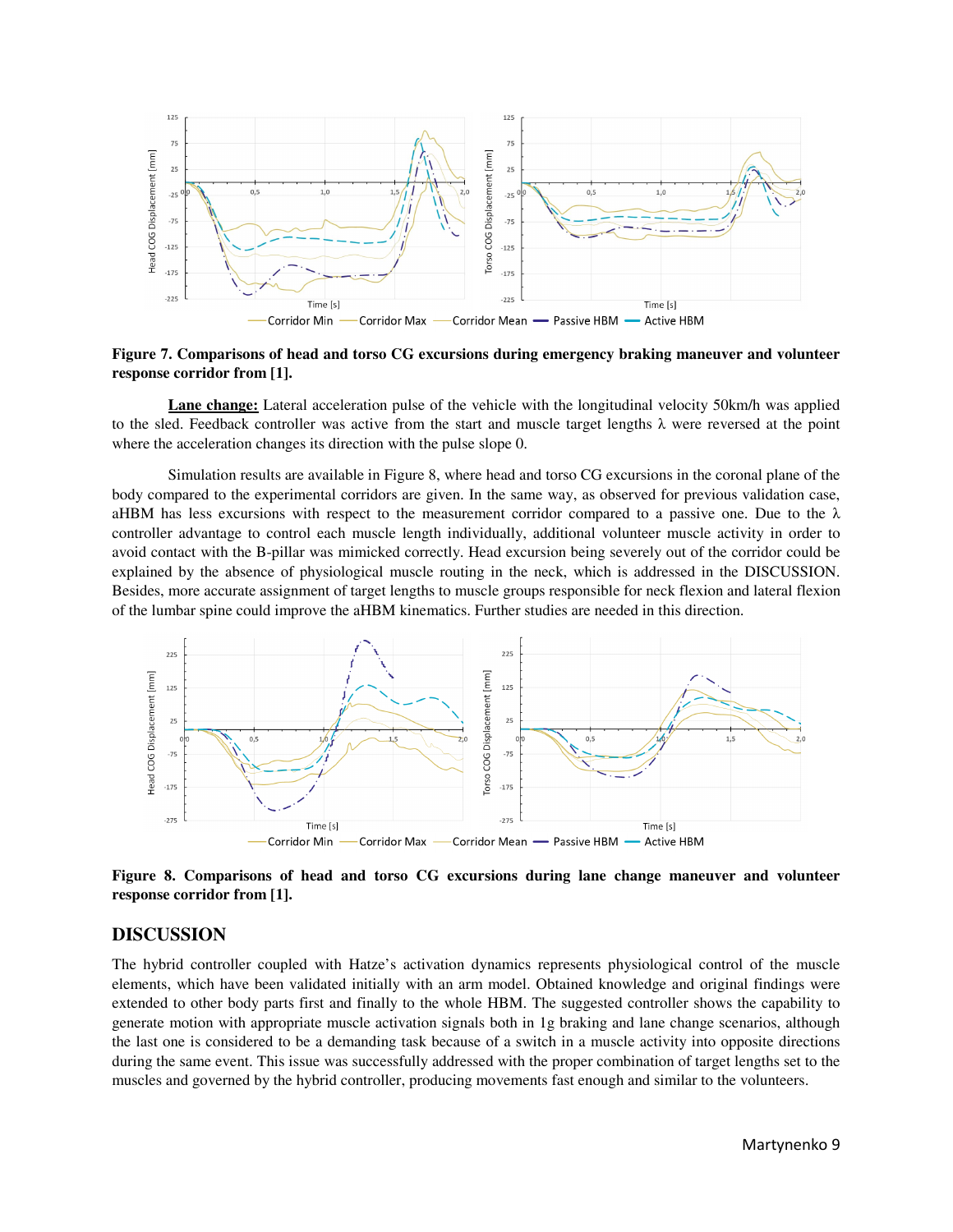As an additional outcome of the study, the importance of correct environment modeling according to the test protocol should be mentioned. The interior of the test vehicle should be replicated with all possible details since the seat and the seatbelt interact with the aHBM and produce additional contact forces and reactions, which affect the controller functioning.

Despite the good correlation with the experiments obtained, certain improvements need to be implemented in the aHBM and the hybrid controller. First of all, LS-DYNA material \*MAT\_MUSCLE that is currently used in a truss muscle elements lacks the serial elastic element representing elasticity of tendons, which was proven to have an important role for muscle modeling in some works [26,27]. Secondly, one of the current model limitations is the absence of muscle routing in some regions representing physiological muscle path including wrapping around joints. Such a modeling approach allows fulfilling of the correct line of action for the muscle, thus producing correct moment arms around the joints as shown in [28]. Thirdly, the current study does not include full activation calculation from the hybrid controller for the leg muscles, because the experimental data lacks the contribution of leg muscles in the motion studied in the study used [1]. Fourthly, the last conditionality applied in the current simulations is the absence of the gravity loading due to limitations of underlying passive HBM. Normally, due to the hybrid controller formulation, it would not affect the functioning itself, rather it will change the muscle activation levels produced and their correspondence for different muscle groups. These limitations designate trends for future work.

# **CONCLUSIONS**

A further step towards an omnidirectional aHBM was made in this study. Such a model could be widely used for integrated safety systems development and accident whole sequence studies. Proposed physiological muscle activation hybrid controller is capable of resembling occupant kinematics in low-speed events, which was validated against experimental tests for 1g braking and lane change maneuvers from the OM4IS project. Besides, suggested control strategy allows to perform modeling of active and reactive human responses for other maneuvers by tweaking the controller parameters in conformity with the desired movement to be simulated. As a next ambitious goal one can set is a simulation of combined maneuvers where acceleration in two directions simultaneously is employed.

## **ACKNOWLEDGEMENTS**

This work was supported by the German Research Foundation (DFG) within the Cluster of Excellence "Data-Integrated Simulation Science" (EXC 2075) at the University of Stuttgart and Tech Center i-protect.

The authors want to thank Atul Mishra, Pronoy Ghosh and Shubham Kulkarni for helpful discussions, useful advice, broad knowledge and valuable assistance with LS-DYNA simulations; Christian Mayer and Ravi Kiran Chitteti for comprehensive support and constructive collaboration.

## **REFERENCES**

- [1] Huber, P., Kirschbichler, S., Prüggler, A. and Steidl, T., 2015. "Passenger kinematics in braking, lane change and oblique driving maneuvers." In Proceedings of the IRCOBI Conference (Lyon, France, September 9-11), 783-802.
- [2] Muggenthaler, H., Adamec, J., Praxl, N. and Schönpflug, M., 2005. "The influence of muscle activity on occupant kinematics." In Proceedings of the IRCOBI Conference, (Prague, Czech Republic, September 21- 23), 313-323.
- [3] Olafsdottir, J.M., Östh, J., Davidsson, J. and Brolin, K., 2013. "Passenger kinematics and muscle responses in autonomous braking events with standard and reversible pretensioned restraints." In Proceedings of the IRCOBI Conference, (Gothenburg, Sweden, September 11-13), 602-617.
- [4] Östh, J, Brolin, K, Ólafsdóttir, JM, Davidsson, J, Pipkorn, B, Jakobsson, L, Törnvall, F and Lindkvist, M., 2015. "Muscle activation strategies in human body models for the development of integrated safety." In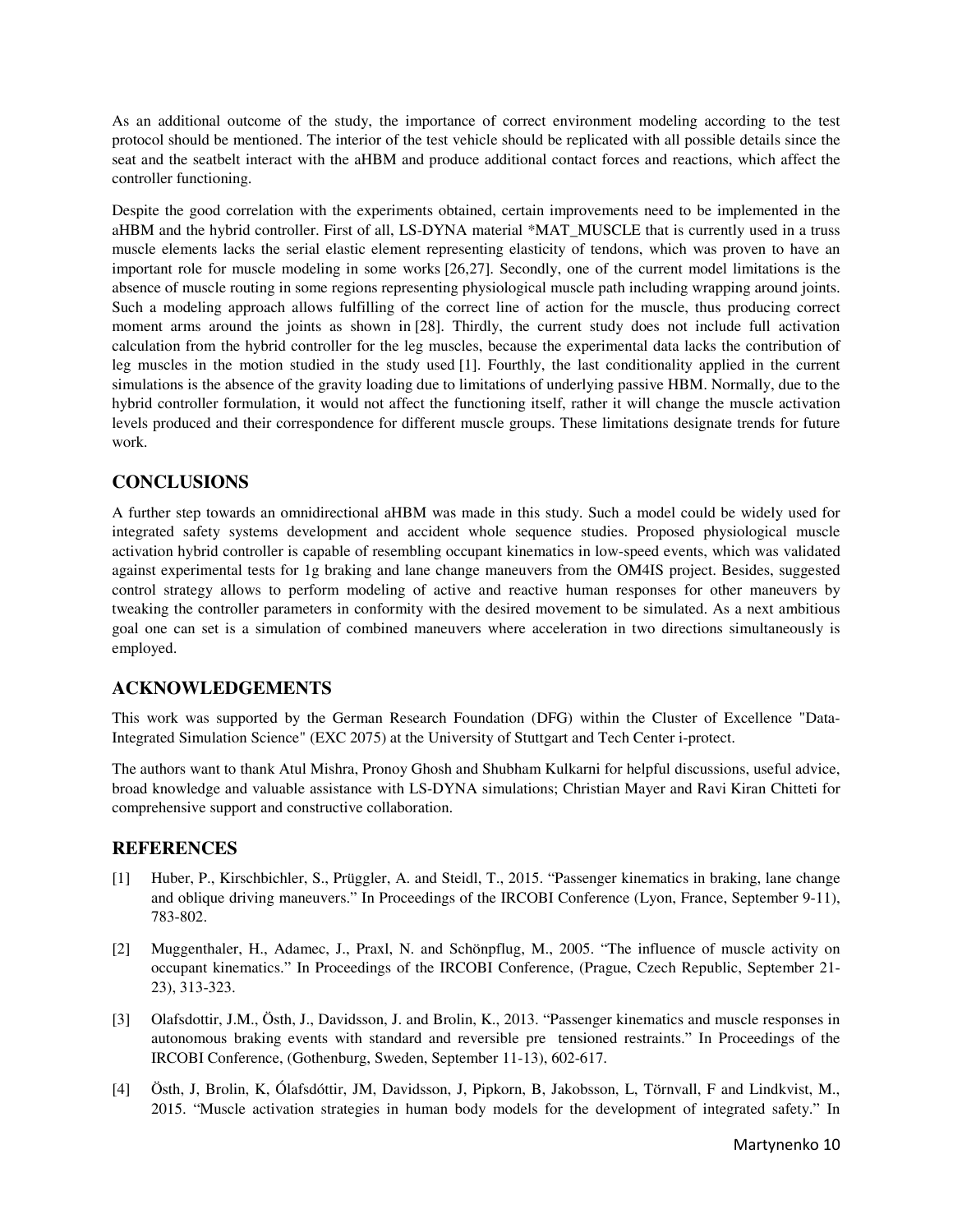Proceedings of the 24th International technical conference on the enhanced safety of vehicles (ESV), Gothenburg, Sweden.

- [5] Kato, D., Nakahira, Y. and Iwamoto, M., 2017. "A study of muscle control with two feedback controls for posture and reaction force for more accurate prediction of occupant kinematics in low-speed frontal impacts." In Proceedings of the 25th International technical conference on the enhanced safety of vehicles (ESV), Detroit, USA.
- [6] Östh, J., Brolin, K. and Bråse, D., 2014. "A Human Body Model with Active Muscles for Simulation of Pretensioned Restraints in Autonomous Braking Interventions." Traffic Injury Prevention, 16(3), 304–313.
- [7] Iwamoto, M., Nakahira, Y., Tamura, A., Kimpara, H., Watanabe, I. and Miki, K., 2007. "Development of advanced human models in THUMS." In Proceedings of the 6th European LS-DYNA Users' Conference, Gothenburg, 47-56.
- [8] Sugiyama, T., Weber, J., Sandoz, B. and Bensler, H.-P., 2018. "Validation of a Reactive Finite Element Human Body Model under Moderate Lateral Loading", In Proceedings of the 7th International Symposium on "Human Modeling and Simulation in Automotive Engineering," October 18-19, Berlin, Germany.
- [9] Hill, A.V. "The heat of shortening and the dynamic constants of muscle" 1938. Proceedings of the Royal Society of London. Series B - Biological Sciences. The Royal Society, 126(843), pp. 136–195.
- [10] Kistemaker, D. A., Van Soest, A. (Knoek) J. and Bobbert, M. F. 2006 ."Is Equilibrium Point Control Feasible for Fast Goal-Directed Single-Joint Movements?", Journal of Neurophysiology. American Physiological Society, 95(5), pp. 2898–2912.
- [11] Hatze, H. 1977. "A myocybernetic control model of skeletal muscle." Biological Cybernetics. Springer Nature America, Inc, 25(2), pp. 103–119.
- [12] LS-DYNA Keyword User's Manual Volume I, LS-DYNA R7.1 (r:5471). Livermore: Livermore Software Technology Corporation; May 26, 2014.
- [13] Shelat, C., Ghosh, P., Chitteti, R. and Mayer, C., 2016. ""Relaxed" HBM–an Enabler to Pre-Crash Safety System Evaluation." In Proceedings of the IRCOBI Conference (Malaga, Spain, September 14-16), 239-247.
- [14] Gawthrop, P., Loram, I., Lakie, M. and Gollee H., 2011. "Intermittent control: a computational theory of human control." Biological Cybernetics. Springer Nature, 104(1–2), pp. 31–51.
- [15] Bayer, A., Schmitt, S., Günther, M. and Haeufle, D.F.B., 2017. "The influence of biophysical muscle properties on simulating fast human arm movements." Computer Methods in Biomechanics and Biomedical Engineering. Informa UK Limited, 20(8), pp. 803–821.
- [16] Feldman, A. G. and Levin, M. F. 2009. "The Equilibrium-Point Hypothesis Past, Present and Future." in Advances in Experimental Medicine and Biology. Springer US, pp. 699–726.
- [17] Martynenko, O., Schmitt, S., Bayer, A., Blaschke, J. and Mayer, C., 2017. "A movement generation algorithm for FE Human Body Models." PAMM. Wiley, 17(1), pp. 201–202.
- [18] Bizzi, E., Hogan, N., Mussa-Ivaldi, F.A. and Giszter, S., 1992. "Does the nervous system use equilibriumpoint control to guide single and multiple joint movements?" Behavioral and Brain Sciences. Cambridge University Press (CUP), 15(4), pp. 603–613.
- [19] Rockenfeller, R., Günther, M., Schmitt, S. and Götz, T., 2015. "Comparative Sensitivity Analysis of Muscle Activation Dynamics." Computational and Mathematical Methods in Medicine. Hindawi Limited, 2015, pp.  $1-16.$